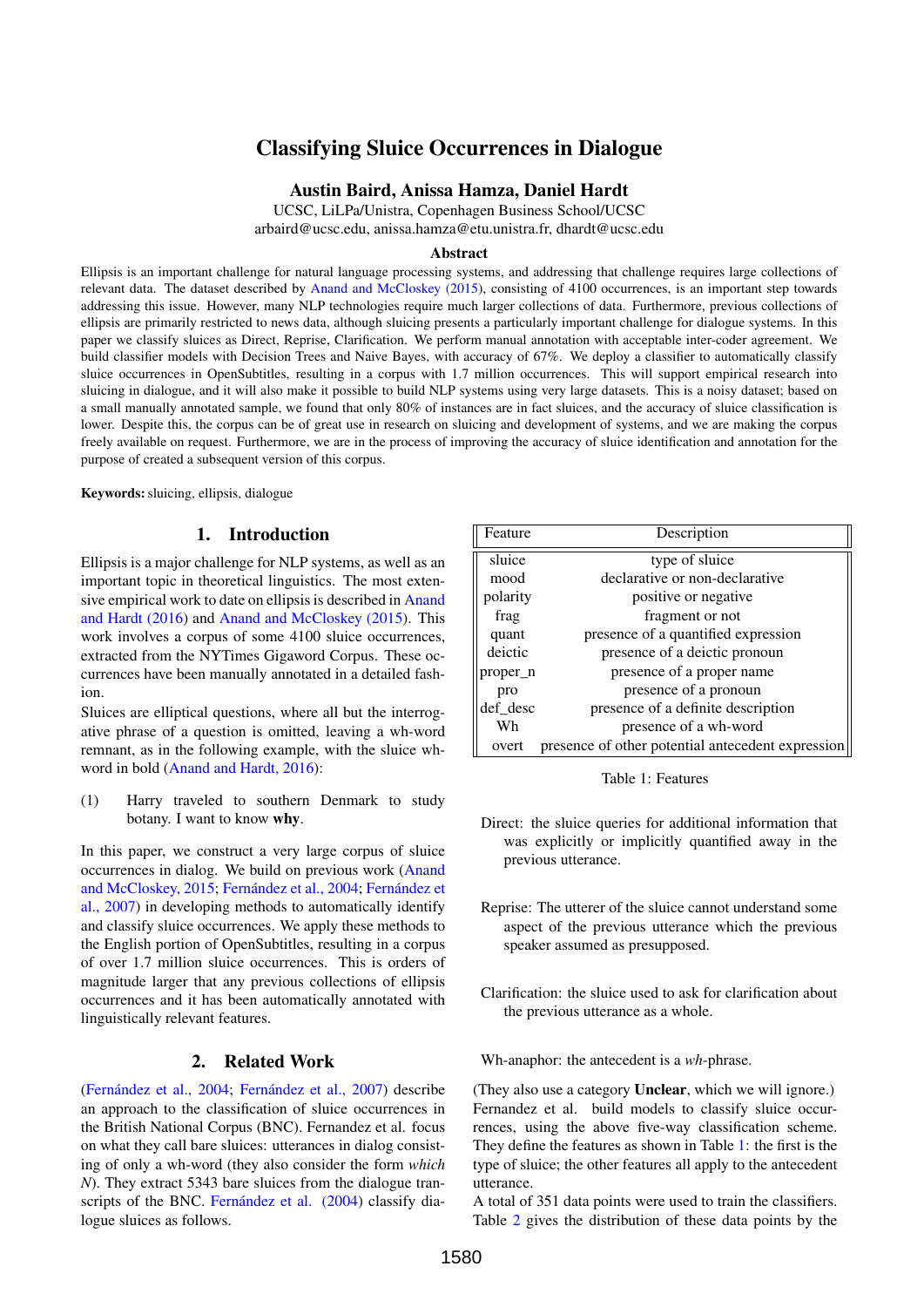| Sluice | Direct                      |                     |          | Reprise Clarification Wh-anaphor |
|--------|-----------------------------|---------------------|----------|----------------------------------|
|        | $n (\%)$                    | $n(\%)$             | $n (\%)$ | $n(\%)$                          |
| What   |                             | $7(9.60)$ 17(23.3)  | 17(23.3) | 1(1.3)                           |
| Why    |                             | 55 (68.7) 24 (30.0) | 0(0)     | 1(1.2)                           |
| Who    | $10(13.0)$ 65 (84.4)        |                     | 0(0)     | 2(2.6)                           |
|        | Where 31 (34.4) 56 (62.2)   |                     | 0(0)     | 3(3.3)                           |
|        | When 50 (63.3) 27 (34.1)    |                     | 0(0)     | 2(2.5)                           |
|        | Which 1 (8.3) 11 (91.6)     |                     | 0(0)     | 0(0)                             |
|        | which N 19 (21.1) 71 (78.8) |                     | 0(0)     | 0(0)                             |
| How    | $23(79.3)$ 3(10.3)          |                     | 3(10.3)  | 0(0)                             |
| Total  |                             | 106(30.2) 203(57.8) | 24(6.8)  | 18(5.1)                          |

<span id="page-1-0"></span>Table 2: Sluice Cats and Wh Types

| Reading                           |        | Recall Precision | F1    |
|-----------------------------------|--------|------------------|-------|
| Direct                            | 71.70  | 79.20            | 75.20 |
| Reprise                           | 85.70  | 83.70            | 84.70 |
| Clarification                     | 100.00 | 68.60            | 81.40 |
| Wh anaphor                        | 66.70  | 100.00           | 80.00 |
| weighted score $\overline{81.47}$ |        | 82.14            | 81.80 |

<span id="page-1-1"></span>Table 3: BNC Sluice Classification

wh-word and classification [\(Fernández et al. \(2007\)](#page-3-3), table 3).

Four machine learning classifiers were run on this dataset annotated with the 11 features, with weighted f-scores ranging from 73.24 - 81.62. Table [3](#page-1-1) shows the results obtained by the most accurate learner [\(Fernández et al., 2007\)](#page-3-3) (Appendix A)

#### 3. The Data

#### 3.1. Opensubtitles

The English portion of Opensubtitles  $(http://www.opensubtitles.org/)<sup>1</sup> contains 2,125,277,188$  $(http://www.opensubtitles.org/)<sup>1</sup> contains 2,125,277,188$  $(http://www.opensubtitles.org/)<sup>1</sup> contains 2,125,277,188$ words and 327,968,003 lines. Building on methods described in [\(Anand and McCloskey, 2015\)](#page-3-0), we locate both root sluices and embedded sluices. As explained in [\(Anand](#page-3-4) [and McCloskey, 2016\)](#page-3-4) a root sluice is unembedded [\(2\),](#page-1-3) while non-root sluices are "sub-parts of larger structures", as in [\(3\).](#page-1-4)

- <span id="page-1-3"></span>(2) A: We should go home. B: Why/when/what for/how?
- <span id="page-1-4"></span>(3) The university has to change, but it's not clear in what ways.

In order to locate sluices, the entire corpus was first POS tagged using the Stanford POS tagger, described in [\(Toutanova et al., 2003\)](#page-3-5). We define two regular expressions to search for sluices in the corpus. The first identifies embedded sluices with a pattern including an embedding verb

|       | WH word root count embedded count |        |
|-------|-----------------------------------|--------|
| What  | 1,097,382                         | 14,421 |
| Why   | 352,047                           | 29,805 |
| How   | 122,256                           | 6,453  |
| Who   | 98,330                            | 2,335  |
| Where | 70,312                            | 2,677  |
| When  | 29,171                            | 1,473  |
| Which | 18,491                            | 308    |
| Whom  | 8,874                             |        |

<span id="page-1-5"></span>Table 4: Root vs. embedded sluice in Opensubtitles

followed by a wh-word. The wh-word is optionally followed by an adjective, adverb, preposition, or noun. Following this is an optional punctuation, followed by end-ofstring. This pattern defines the following list of embedding verbs: *know, knew, ask, say, understand, wonder, remember, tell, explain, imagine, care, forget, worry*. The second pattern applies to lines that did not match the first pattern. It is the same as the one described above, except that it does not contain an embedding verb and the sentence must end with a '?'.

Of the sluices found in the corpus, a total of 57,532 were embedded sluices and a total of 1,796,863 were root sluices. Table [4](#page-1-5) gives the breakdown of root and embedded sluices by wh word.

#### 3.2. Annotating Sluice Types

We construct two samples of sluice occurrences for the purpose of manual annotation: the first includes the first 100 root sluices. Since the distribution of wh-words is quite unbalanced, we construct a more balanced sub-corpus, which includes 1000 randomly selected examples of what, and 500 of each remaining wh-word – why, how, who, where, when, which, whom – making up a total of 4500 examples. We used four categories, following [Fernández](#page-3-3) [et al. \(2007\)](#page-3-3), with the following revised definitions:

Direct questions an indefinite part of the antecedent that is implicitly or explicitly expressed, and is not necessarily known by the speaker.

A: He didn't come. B: Why?

A: Break up.

Clarification questions the entire antecedent, typically expressing surprise or confusion.

A: Captain ! It 's the Tomb of Heroes ! B: What? How can it be?

It also includes illocutionary uses of *wh-*words as in:

- A: Congratulations on your promotion !
- B: Should I thank you ?
- A: Why ?

Sluices lacking a linguistic antecedent are also classified under Clarification.

A: It 's Colonel Gelovani.

<span id="page-1-2"></span><sup>&</sup>lt;sup>1</sup>Pierre Lison and Jörg Tiedemann, 2016, OpenSubtitles2016: Extracting Large Parallel Corpora from Movie and TV Subtitles. In Proceedings of the 10th International Conference on Language Resources and Evaluation (LREC 2016)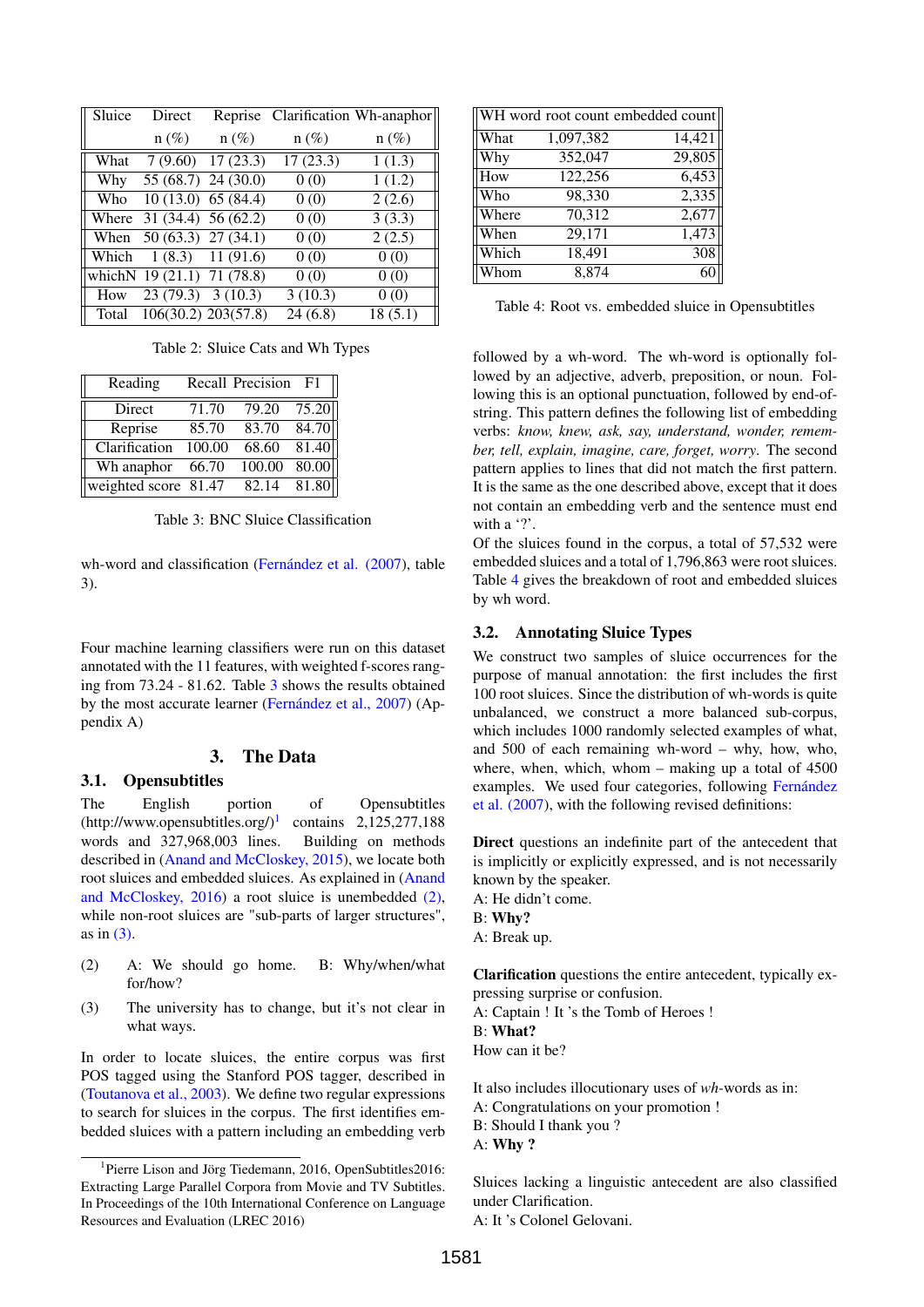| Sluice Type Agreement |       |
|-----------------------|-------|
| Clarification         | 87.9% |
| Direct                | 83.8% |
| Reprise               | 61.5% |

<span id="page-2-0"></span>Table 5: Intercoder Agreement for Opensubtitles Sluices

B: Yes . A: What ?

Reprise addresses a definite and explicit part of the antecedent. The questioned element is definitely known to the speaker.

A: They made her mad.

B: Who ?

A: The devils

None occurrences are not in fact sluices. These are often due to incorrect POS labels, or frozen questions which typically occur in spontaneous and oral discourse.

A : She teases him a lot .

B : That 's natural in a girl

A : Yes , I suppose so . What about Claudius ?

#### 3.3. Interannotator Agreement

The three authors of this paper individually annotated the same sample of 100 sluices, resulting in 84% average agreement. The kappa score is 80%.

Out of the sample, 51% of the sluices were unanimously classified as Clarification, 8% as Reprise, 26% as direct, and 3% as None. The agreement rates for sluices are given in table [5.](#page-2-0) (The agreement rate for None was 100%)

Although Reprise sluices were the least frequent in the sample (besides None), they had the highest amount of disagreement. In all disagreements involving a Reprise sluice, the alternative classification by the disagreeing annotator was Direct. For all disagreements involving a Clarification sluice, the disagreeing annotator always annotated as Direct as well. These disagreements overwhelmingly occurred in sluices containing a single 'what?', where the preceding and succeeding context was needed in order to determine the type. All instances in which all three annotators disagreed on the sluice type are not included for the percentage calculations. Due to the relatively high overall agreement among the authors, a single author annotated all the samples used in training the classifier for this paper.

#### 4. Predictive Model

#### 4.1. Training Data

Two sets of training data were used in building classifiers, as shown in Table [6.](#page-2-1) Set2 roughly matches the distribution of classes in OpenSubtitles, while Set1 is more balanced. The decision tree classifiers are built using scikit-learn (Pedregosa et al., 2011), and the Naive Bayes classifiers are using nltk (Bird et al., 2009).

The features used to train the were identical to nine of the features used by the authors of [Fernández et al. \(2007\)](#page-3-3). All of the features described in section 2 are used except for frag and overt. All of the features, except for 'type', take

|       | Set 1     |                |              |                |         | Set 2    |        |    |                |                                           |
|-------|-----------|----------------|--------------|----------------|---------|----------|--------|----|----------------|-------------------------------------------|
|       | $\subset$ | D              | $\mathbf{R}$ |                | N Total | C        | D      | R  |                | N Total                                   |
| What  |           | 674 126 54 107 |              |                | 961     |          |        |    |                | 711 126 54 109 1000                       |
| Why   |           | 126 224 109    |              | $\overline{4}$ | 463     |          | 68 203 | 77 | 2              | 350                                       |
| How   |           | 0.380          | 28           | 15             | 423     | 0        | 105    | 13 | 2              | 120                                       |
| Who   | 0         |                | 40 191       | 45             | 276     | $\theta$ | 28     | 63 | 9              | 100                                       |
| Where | $\Omega$  | 20             | 86           | 66             | 172     | $\Omega$ | 47     | 14 | 9              | 70                                        |
| When  | $\Omega$  | $\Omega$       | 56           | 30             | 86      | $\theta$ | 20     | 8  | 2              | 30                                        |
| Which | 0         | 10             | 33           | 35             | 78      | 0        |        | 15 | $\overline{4}$ | 20                                        |
| Whom  | 0         | $\theta$       | 43           | 30             | 73      | 0        | 9      | 0  |                | 10                                        |
| Total |           |                |              |                |         |          |        |    |                | 800 800 600 332 2532 779 539 244 136 1700 |

<span id="page-2-1"></span>Table 6: Two Training Datasets

| class       | Precision Recall f1-score |      |      |
|-------------|---------------------------|------|------|
| clar        | 0.71                      | 0.91 | 0.80 |
| dir         | 0.80                      | 0.81 | 0.81 |
| rep         | 0.86                      | 0.74 | 0.79 |
| none        | 0.85                      | 0.53 | 0.65 |
| avg / total | 0.80                      | 0.75 | 0.78 |

<span id="page-2-2"></span>Table 7: Decision Tree Set1

on boolean values. The value for 'type' is the wh word contained in the sluice. Unlike the features in [Fernández](#page-3-3) [et al. \(2007\)](#page-3-3), there is no distinction between WhichN and Which for the classifier used in this paper.

The separate datasets were used to train both a NaiveBayes classifier and a Decision Tree classifier. Both classifiers have accuracies scored using 10-fold cross validation. In what follows, we focus on the Decision Tree classifier results on the balanced dataset, Set1, as these were the best results.

#### 4.2. Classifier Results

Table [7](#page-2-2) shows the results using the decision tree classifier with Set1. The majority baseline results are shown in Table [8.](#page-2-3)

This classifier beats the majority baseline overall and performs relatively well in most areas. However, it has a very low recall when identifying None type sluices. We suspect that this is because other features are relevant to identifying this class.

### 5. Classifying All OpenSubtitles Sluices

The decision tree classifier was used to classify all of the sluices detected in OpenSubtitles. The number of classifications assigned to the sluices are shown in Table [9.](#page-3-6) The

| class       |      |      | Precision Recall f1-score |
|-------------|------|------|---------------------------|
| clar        | 0.31 | 1.00 | 0.47                      |
| dir         | 0.00 | 0.00 | 0.00                      |
| rep         | 0.00 | 0.00 | 0.00                      |
| none        | 0.00 | 0.00 | 0.00                      |
| avg / total | 0.10 | 0.31 | 0.15                      |

<span id="page-2-3"></span>Table 8: Baseline Set1